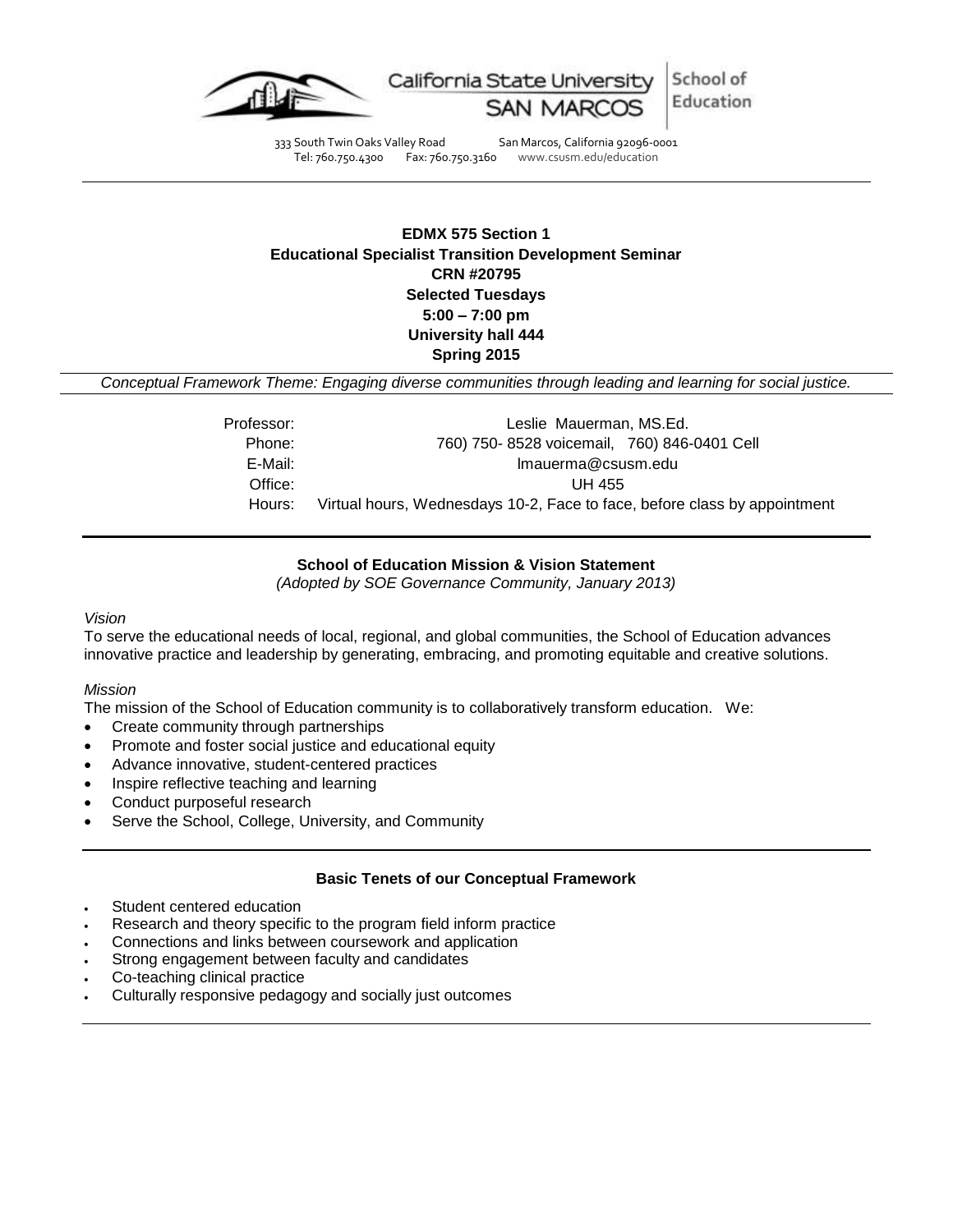## **COURSE DESCRIPTION**

Candidates develop an Individualized/Induction Transition Development Plan that summarizes strengths and areas for continued professional growth based upon the Education Specialist Teacher Performance Expectations and field experiences. *Graded Credit/No Credit.*

#### **Course Prerequisites**

Candidates will demonstrate proof of successful completion of all four TPA Assessments. Completion of or recorded waivers for all coursework required prior to enrollment in EDMX 572 or EDMX 672 is required. *Co requisite: Enrollment in EDMX 572 or EDMX 672*

#### **Course Objectives**

This course takes place in both virtual and face-to-face environments in which attendance is required. Face-toface sessions guide candidates to learn about their strengths and needs for developing growth goals related to future continuing professional development through the following experiences and activities.

- 1) Development of an Individualized/Induction Development Transition Plan (IDTP) describing a candidate's strengths and professional growth goals, including specific emphasis for future professional development, study, and/or experiences.
- 2) Completion of the Cal State San Marcos Preliminary Education Specialist Teaching Performance Expectations (ES TPEs) Clinical Practice Assessment with descriptions of artifacts of knowledge and skills demonstrated; and
- 3) Completion of the requisite (minimum of five) Special Education Field Experience Logs documenting field experience in a broad range of service delivery options required of the California Commission on Teacher Credentialing (CCTC);

# **Unique Course Requirements**

Candidates are required to conduct pre-arranged, university approved site observations in specific special education settings as assigned through this course, through EDMX 631, EDMX 627 and EDMX 511.

## **Required Texts**

*No additional textbooks are required for this course.*

# **TaskStream Enrollment and Postings – Instructions**

The School of Education uses TaskStream to manage candidates' TPE, clinical practice, signature assignment, and disposition assessments. Candidates must be enrolled in TaskStream throughout the Mild/Moderate and Moderate/Severe Education Specialist program(s). Enrollment fees are paid by going to [www.taskstream.com](https://bl2prd0510.outlook.com/owa/redir.aspx?C=BCCRQqSYiUGfF8D5o1hWda_4K252ddAIWfHJ-9hEDukuBafQrA7uFT9QzjT3BGXTnuKNALZtCyo.&URL=http%3a%2f%2fwww.taskstrem.com%2f) and registering for at least one year. Concurrent candidates and candidates completing both the Mild/Moderate and Moderate/Severe credentials should enroll for at least two years.

After enrolling, access the Education Specialist program - *Prelim Mild/Mod & Mod/Sev Ed Spec Credential 2013* by going to your home page, finding the Self-Enrollment area and clicking the *Enter Code* button. Then **enter**  *edspecialist* **as the program code**. If this is the correct program, click the *Enroll* button. The Education Specialist program now will show up on your TaskStream home page when you log in. Be sure to note your own exact enrollment name and password.

# **Authorization to Teach English Learners**

This credential program has been specifically designed to prepare teachers for the diversity of languages often encountered in California public school classrooms. The authorization to teach English learners is met through the infusion of content and experiences within the credential program, as well as additional coursework. Students successfully completing this program receive a credential with authorization to teach English learners. *(Approved by CCTC in SB 2042 Program Standards, August 02)*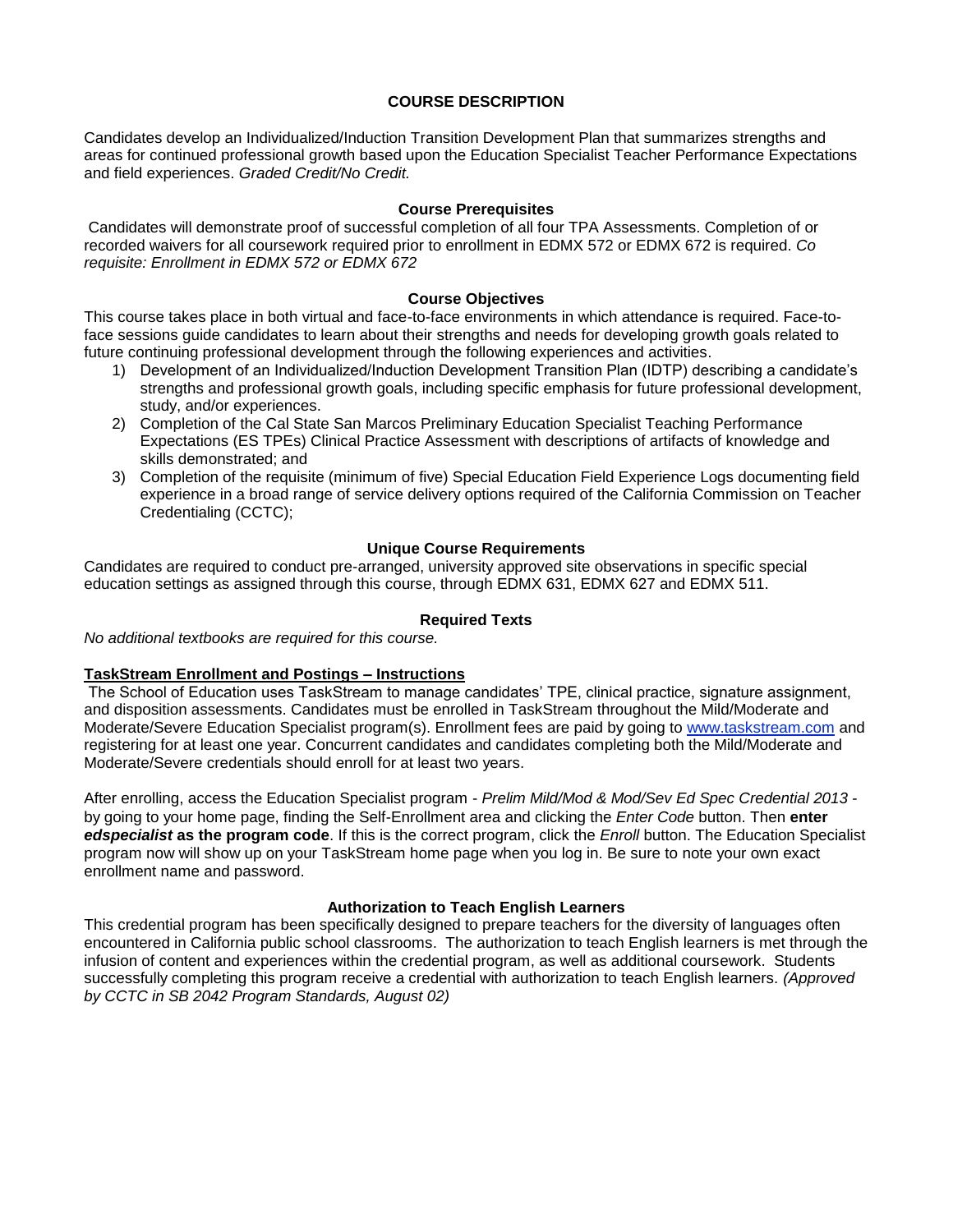## **STUDENT LEARNING OUTCOMES**

#### **Teacher Performance Expectation (TPE) Competencies**

The course objectives, assignments, and assessments have been aligned with the CTC standards for Preliminary Educational Specialist Mild/Moderate Credential. This course is designed to help teachers seeking a California teaching credential to develop the skills, knowledge, and attitudes necessary to assist schools and district in implementing effective programs for all students. The successful candidate will be able to merge theory and practice in order to realize a comprehensive and extensive educational program for all students. Prior to recommending each candidate for the Preliminary Mild/Moderate Education Specialist Teaching Credential, each candidate must demonstrate satisfactory performance on the Preliminary Education Specialist Teaching Performance Expectations (ES TPEs) and develop a written Individualized Development Plan (IDP) that describes a candidate's strengths and professional growth needs, including specific emphasis for future professional development, study, and/or experience.

# **California Teacher Performance Assessment (CalTPA)**

Candidates enrolled in EDMX 575 shall have successfully passed all four Teacher Performance Assessments.

# **Assessment of Professional Dispositions**

Assessing a candidate's dispositions within a professional preparation program recognizes that teaching and working with learners of all ages requires not only specific content knowledge and pedagogical skills, but positive attitudes about multiple dimensions of the profession. The School of Education has identified six dispositions – social justice and equity, collaboration, critical thinking, professional ethics, reflective teaching and learning, and life-long learning - and developed an assessment rubric.

For each disposition in the ES Program, there are four levels of performance - *unacceptable*, *approaches target, meets target*, and *meets advanced target*. The rubric for the levels of performance offers measurable behaviors and examples for each disposition. The assessment of dispositions includes a self-assessment by the candidate and is designed to provide candidates with ongoing feedback for their growth in professional disposition. Based upon assessment feedback, candidates compose a reflection that becomes part of the candidate's Teaching Performance Expectation portfolio. Candidates are expected to meet the level of *meets target* during the program. Please find the Education Specialist Profession Dispositions at

[http://www.csusm.edu/education/ClinicalPractice/HandbookSPED.html](https://bl2prd0510.outlook.com/owa/redir.aspx?C=BCCRQqSYiUGfF8D5o1hWda_4K252ddAIWfHJ-9hEDukuBafQrA7uFT9QzjT3BGXTnuKNALZtCyo.&URL=http%3a%2f%2fwww.csusm.edu%2feducation%2fClinicalPractice%2fHandbookSPED.html)

# **School of Education Attendance Policy**

Due to the dynamic and interactive nature of courses in the School of Education, all students are expected to attend all classes and participate actively. At a minimum, students must attend more than 80% of class time, or s/he may not receive a passing grade for the course at the discretion of the instructor. Individual instructors may adopt more stringent attendance requirements. Should the student have extenuating circumstances, s/he should contact the instructor as soon as possible.

*(Adopted by the COE Governance Community, December, 1997).*

### **EDMX 575 convenes 6 times per term; an 80% attendance rate requires attendance at five (5) of the six class sessions in order to pass this course.**

# **Students with Disabilities Requiring Reasonable Accommodations**

Students with disabilities who require reasonable accommodations must be approved for services by providing appropriate and recent documentation to the Office of Disable Student Services (DSS). This office is located in Craven Hall 4300, and can be contacted by phone at (760) 750-4905, or TTY (760) 750-4909. Students authorized by DSS to receive reasonable accommodations should meet with their instructor during office hours or, in order to ensure confidentiality, in a more private setting.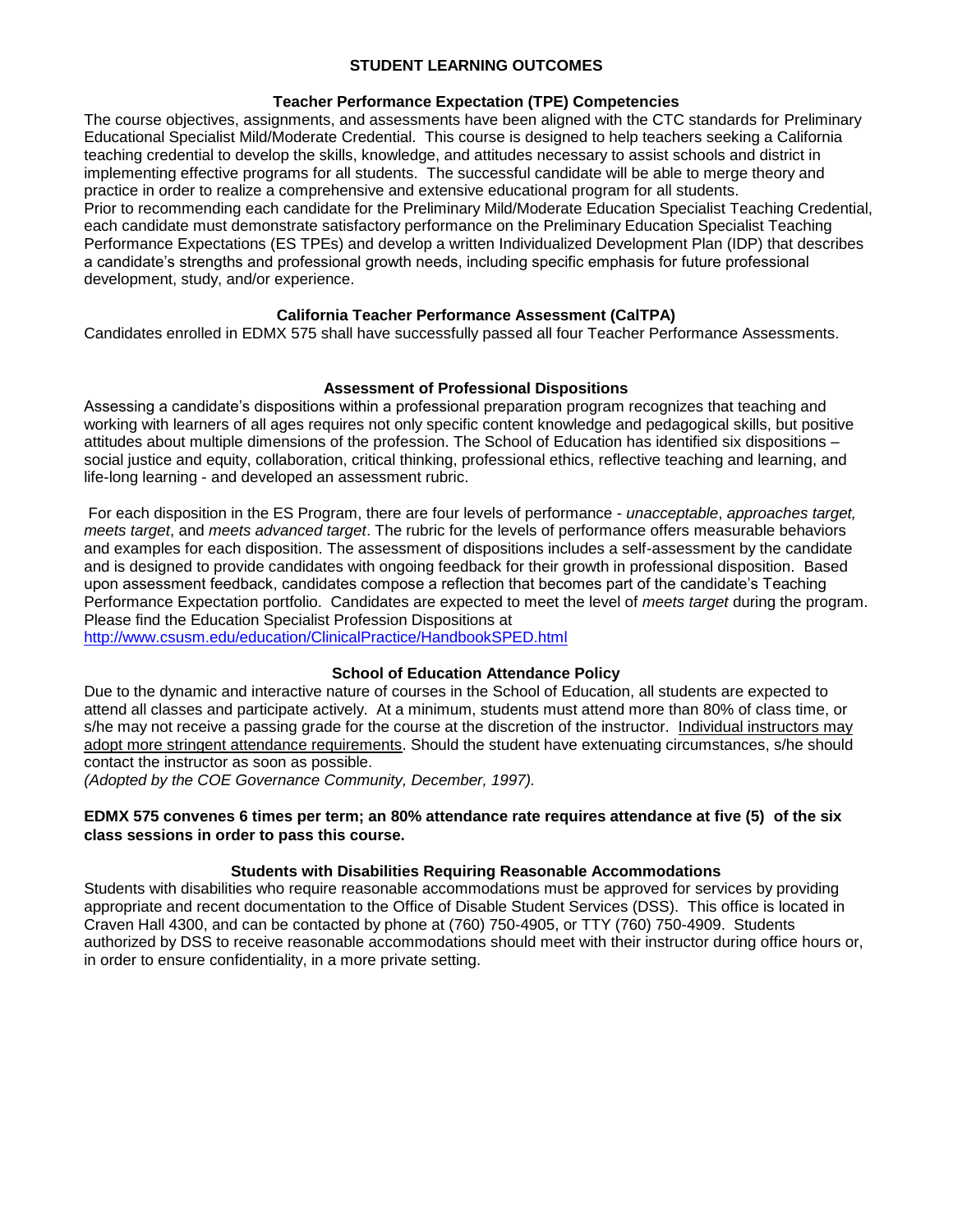## **COURSE REQUIREMENTS**

Though this course, candidates are informed of the ES TPEs and other expectations for their performance in clinical practice inclusive of the summative assessment of their performance in EDMX 572 (or EDMX 672 for interns) and other special education field experiences document in the Special Education Field Experience Log. Candidates are guided to reflect upon their developing knowledge and skill with regard to Education Specialist program standards and their application of the ES TPEs through the completion with cooperating teacher and University Supervisor of the Cal State San Marcos Preliminary Education Specialist Teaching Performance Expectations (ES TPEs) Clinical Practice Assessment. Using the *Preliminary Mild/Moderate Education Specialist Induction Transition Development Plan* form, each candidate identifies strengths, growth areas, and future options for post-credential professional development experiences and learning opportunities. The plan is signed by the candidate, university supervisor, and clinical practice cooperating teacher and delivered to the program coordinator along with the ES TPE Checklist and the letter of recommendation for the awarding of the credential, also signed by the candidate, university supervisor, and cooperating teacher.

# **Grading Standards**

# **Credit/No Credit**

To receive credit for the course, candidates must attend 5 of 6 face-to-face sessions and successfully complete AND submit all written documents in digital form, as well as meet the following requirements:

- Positive engagement in reflective discussions linking content mastery experiences with classroom teaching experiences;
- Completion and digital submission of the signed Cal State University San Marcos Preliminary Education Specialist Teaching Performance Expectations (ES TPEs) Clinical Practice Assessment with artifacts of knowledge and skills demonstrated;
- Completion of the Special Education Breadth of Experience log and accompanying assignments for each visitation, documenting field experience in a broad range of service delivery options.
- Development and digital submission of the signed copy of the Individual Transition Development Plan (ITDP) which describes a candidate's strengths and professional growth needs, including specific emphasis for future professional development, study, and/or experiences.
- Completion and digital submission of the signed CP Weekly Professional Collaboration Log.
- Completion of the California Department of Social Services Mandated Reporting Training : <http://mandatedreporterca.com/training/generaltraining.htm>
- as well as the Educator training:<http://mandatedreporterca.com/training/educators.htm>with completion certificates scanned and submitted in the EDMX 575 Cougar Course.

It is expected at this level of advanced credential criteria that all candidates complete every assigned task.

| <b>Assignment</b>                                             | <b>Points</b> |
|---------------------------------------------------------------|---------------|
| Data & Photo in CC (GTKY-Getting to Know You)                 |               |
| Mandated Reporting Online Training                            | 5             |
| Co-Teaching Training Session                                  | 5             |
| 5 Breadth of Experience Reflections & Visitation Logs         | 25            |
| (To equal 30 hours of SpEd exposure in varied settings)       |               |
| Strength & Need Professional Development Assessment           | 10            |
| Individual Transition Development Plan (ITDP)                 | 20            |
| Professional Dispositions Summative Assessment (TS)           | 8             |
| Attendance, Participation & Collaboration (3 pts per session) | 24            |
|                                                               | 100           |

# **All University Writing Requirement**

The EDMX 575 course ensures that the university's minimum 2,500-word per course writing requirement is met by candidates through the completion of:

- 1) The Preliminary Education Specialist Teaching Performance Expectations Portfolio,
- 2) The Special Education Field Experience Log documenting field experience, and
- 3) The Individualized Transition Development Plan.